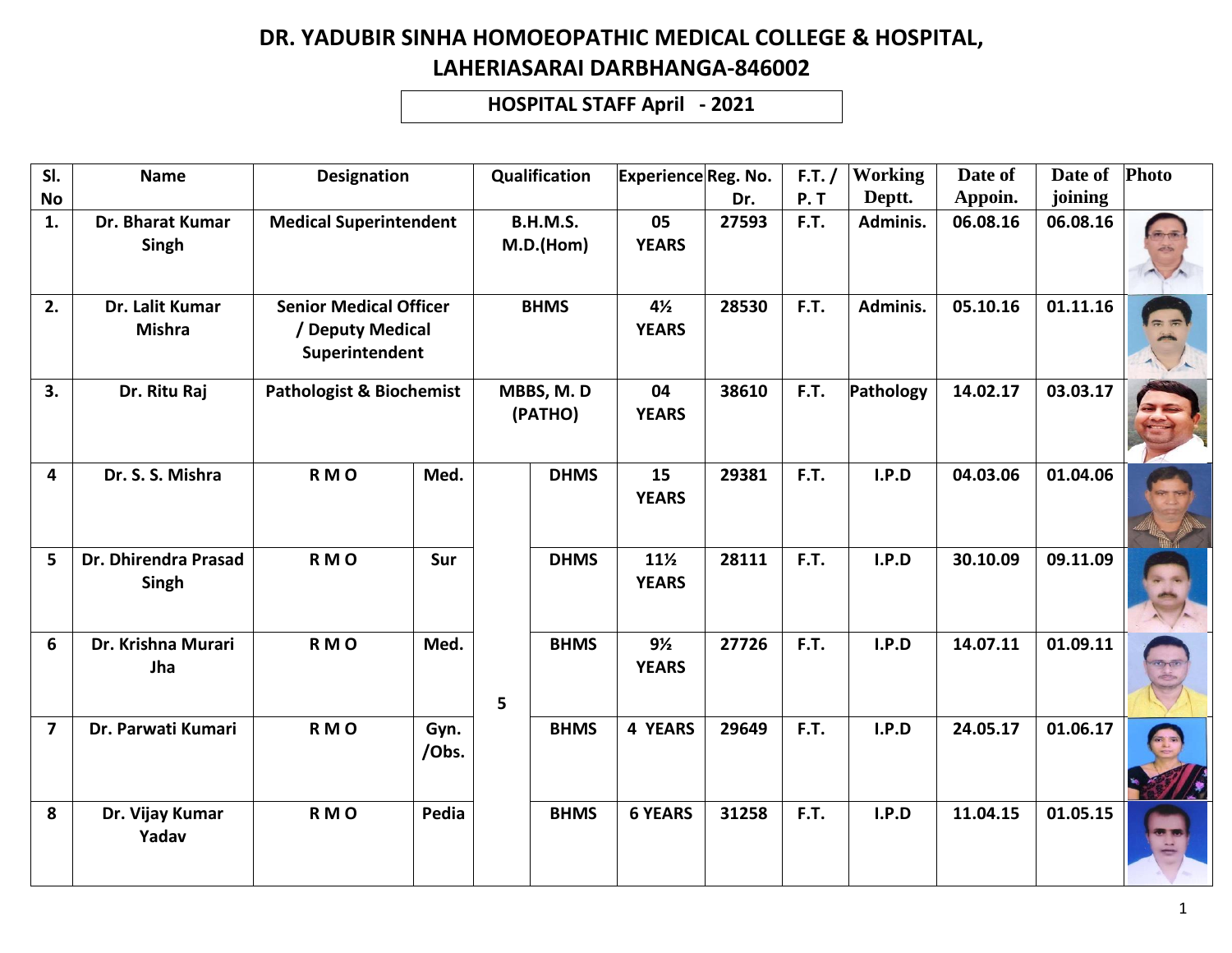| 9  | Dr. Naresh Kumar<br>Sahu           | <b>Medical Officer</b>              |                    | <b>BHMS</b> | <b>5 YEARS</b>                 | 30670 | F.T.       | O.P.D | 16.04.16 | 01.05.16 |         |
|----|------------------------------------|-------------------------------------|--------------------|-------------|--------------------------------|-------|------------|-------|----------|----------|---------|
| 10 | Dr. Raman Kumar<br><b>Mishra</b>   | <b>Medical Officer</b>              |                    | <b>BHMS</b> | $3\frac{1}{2}$<br><b>YEARS</b> | 30871 | F.T.       | O.P.D | 25.09.17 | 04.10.17 |         |
| 11 | Dr. Hare Krishna                   | <b>Medical Officer</b>              |                    | <b>BHMS</b> | $3\frac{1}{2}$<br><b>YEARS</b> | 29894 | F.T.       | O.P.D | 16.10.17 | 01.11.17 |         |
| 12 | Dr. D. S. S. Pandey                | <b>Medical Officer</b>              |                    | <b>BHMS</b> | 2 YEARS                        | 31799 | F.T.       | I.P.D | 20.02.19 | 01.03.19 |         |
| 13 | <b>DR. SANTOSH</b><br><b>KUMAR</b> | Surgeon                             | MBBS, MS           |             | $\mathbf{1}$<br><b>MONTH</b>   | 40347 | F.T.       | I.P.D | 19.03.21 | 01.04.21 |         |
| 14 | On Call                            | Ophthalmologist                     | <b>MBBS, DOMS</b>  |             |                                |       | On<br>Call | I.P.D |          |          | On Call |
| 15 | On Call                            | <b>Anesthetist</b>                  | <b>MBBS Anest.</b> |             | 2 YEARS                        |       |            | I.P.D |          | On Call  | On Call |
| 16 | <b>DR. VARSHA SINHA</b>            | <b>Obstetric &amp; Gynecologist</b> | <b>MBBS, DNB</b>   |             | $\mathbf{1}$<br><b>MONTH</b>   | 50564 | F.T.       | I.P.D | 19.03.21 | 01.04.21 |         |
| 17 | On Call                            | Radiologist                         |                    |             |                                |       | On Call    |       |          | On Call  |         |
| 18 | Dr. Md. Minnatullah                | <b>House Staff</b>                  | 4                  | <b>BHMS</b> | 2 YEARS                        | 31798 | F.T.       | I.P.D | 29.05.19 | 12.06.19 |         |
| 19 | Dr. Arshad Anjum                   | <b>House Staff</b>                  |                    | <b>BHMS</b> | $1\frac{1}{2}$<br><b>YEARS</b> | 33330 | F.T.       | I.P.D | 23.10.19 | 07.11.19 |         |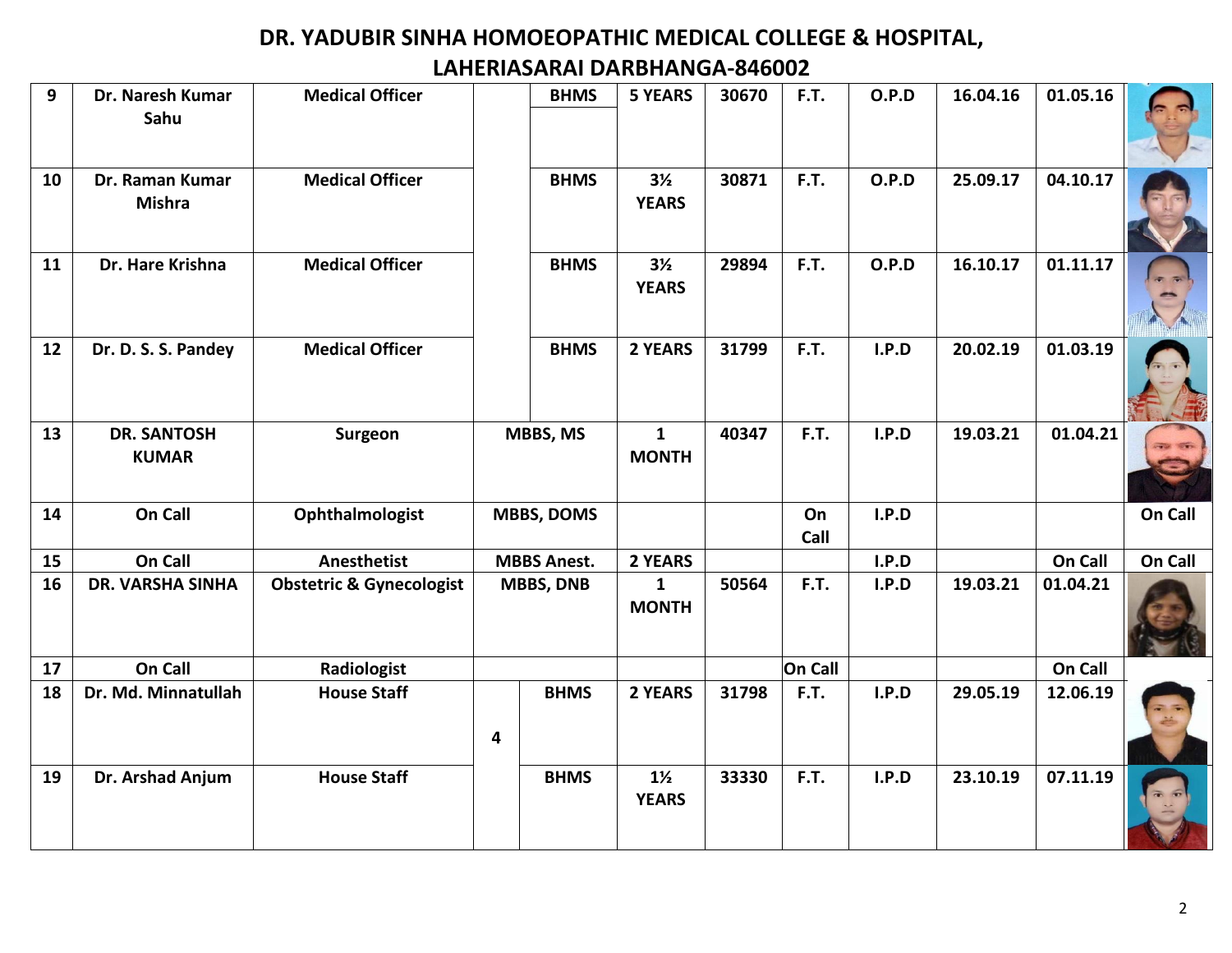| 20 | Dr. Randhir Kumar                         | <b>House Staff</b>                |                  | <b>BHMS</b>   | <b>1 YEARS</b>                 | 33341 | F.T. | I.P.D           | 28.01.20 | 10.02.20 |  |
|----|-------------------------------------------|-----------------------------------|------------------|---------------|--------------------------------|-------|------|-----------------|----------|----------|--|
| 21 | <b>DR. PRABHAT</b><br><b>KUMAR</b>        | <b>House Staff</b>                |                  | <b>BHMS</b>   | 2 Month                        | 34072 | F.T. | I.P.D           | 01.03.21 | 15.03.21 |  |
| 22 | Shri Pradeep Kumar                        | <b>Hospital Reception Staff</b>   |                  | B.A           | 2 Month                        |       | F.T. | O.P.D/<br>I.P.D | 01.03.21 | 15.03.21 |  |
| 23 | <b>Shri Nitesh Kumar</b>                  | <b>Accounting Staff / Cashier</b> | <b>B.A HONS</b>  |               | 5 YEARS                        |       | F.T. | Hospital        | 27.06.16 | 01.07.16 |  |
| 24 | Shri Ashok Ku.<br>Srivastava              | <b>Dispenser</b>                  | 3                | B.SC.         | $5\frac{1}{2}$<br><b>YEARS</b> |       | F.T. | O.P.D/<br>I.P.D | 24.09.15 | 01.10.15 |  |
| 25 | <b>Shri Suman Bhagat</b>                  | <b>Dispenser</b>                  |                  | <b>MATRIC</b> | $9\frac{1}{2}$<br><b>YEARS</b> |       | F.T. | O.P.D/<br>I.P.D | 14.12.10 | 01.11.11 |  |
| 26 | Shri Manoranjan Jha                       | <b>Dispenser</b>                  |                  | B.A           | <b>5 YEARS</b>                 |       | F.T. | O.P.D/<br>I.P.D | 18.03.16 | 01.05.16 |  |
| 27 | <b>Shri Deepak Kumar</b><br><b>Mandal</b> | Lab. Technician                   | <b>I.SC DMLT</b> |               | $4\frac{1}{2}$<br><b>YEARS</b> |       | F.T. | I.P.D           | 20.10.16 | 01.12.16 |  |
| 28 | Shri Subhash Chandra<br>Roy               | <b>X-Ray Technician</b>           | I.SC             |               | $2\frac{1}{2}$<br><b>YEARS</b> |       | F.T. | Radiology       | 05.09.18 | 16.09.18 |  |
| 29 | Shri R. K. Singh                          | X- Ray Attendant                  | <b>MATRIC</b>    |               | <b>8 YEARS</b>                 |       | F.T. | Radiology       | 17.05.13 | 01.06.13 |  |
| 30 | Shri Manoj Ku.<br>Sharma                  | Dark - Room Attendant             |                  | <b>MATRIC</b> | <b>8 YEARS</b>                 |       | F.T. | Radiology       | 31.05.13 | 01.06.13 |  |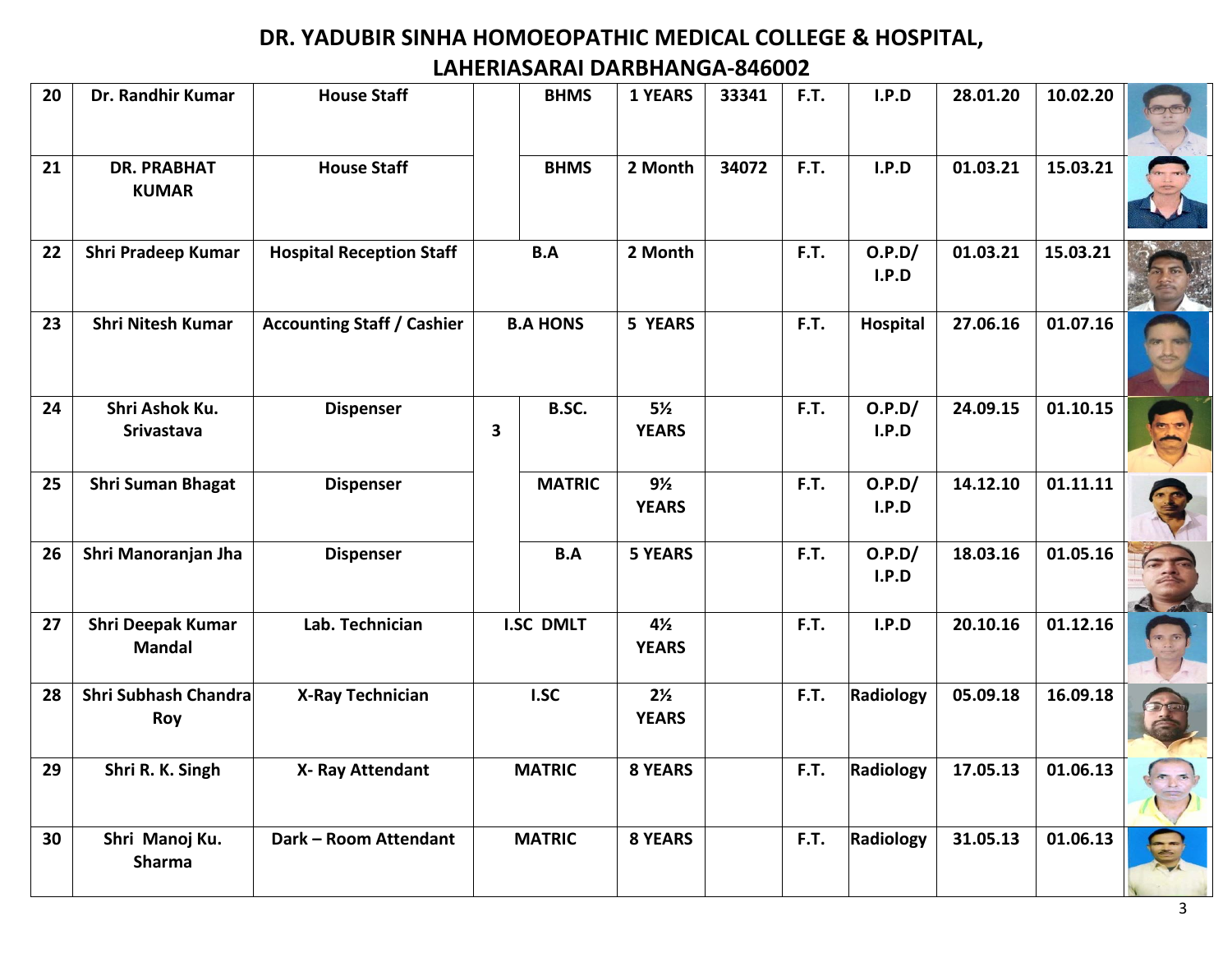| 31 | Shri. Abhay Kumar                | <b>Dresser</b>                     | <b>Matric, Dresser</b> |                                | <b>8 YEARS</b>                 | F.T. | I.P.D      | 17.05.13 | 01.06.13 |  |
|----|----------------------------------|------------------------------------|------------------------|--------------------------------|--------------------------------|------|------------|----------|----------|--|
| 32 | Smt. Mala Kumari                 | <b>Nursing Staff In-charge</b>     | I.A                    |                                | 10<br><b>YEARS</b>             | F.T. | I.P.D      | 18.04.11 | 02.05.11 |  |
| 33 | Smt. Rangila Kumari              | <b>Nursing Staff</b>               |                        | I.A,<br>A.N.M                  | <b>4 YEARS</b>                 | F.T. | I.P.D      | 12.04.17 | 27.04.17 |  |
| 34 | Smt. Anita Mishra                | <b>Nursing Staff</b>               | 03                     | I.A                            | <b>4 YEARS</b>                 | F.T. | I.P.D      | 11.04.17 | 25.04.17 |  |
| 35 | Smt. Reena Kumari                | <b>Nursing Staff</b>               |                        | I.A,<br>A.N.M                  | $1\frac{1}{2}$<br><b>YEARS</b> | F.T. | I.P.D      | 25.11.19 | 20.12.19 |  |
| 36 | Shri Ram Agar Roy                | <b>Store Keeper</b>                | I. A                   |                                | 1 YEARS                        | F.T. | Hospital   | 28.01.20 | 11.02.20 |  |
| 37 | Smt. Chandra kala<br><b>Devi</b> | Ayas                               |                        | 8 <sup>TH</sup><br><b>PASS</b> | 11<br><b>YEARS</b>             | F.T. | I.P.D      | 24.12.09 | 02.01.10 |  |
| 38 | Smt. Manju Devi                  | Ayas                               |                        | 8 <sup>TH</sup> PASS           | 10<br><b>YEARS</b>             | F.T. | I.P.D      | 10.09.11 | 01.10.11 |  |
| 39 | Shri Sanjeev Ku.<br>Singh        | <b>Ward Boys</b>                   | 04                     | <b>10 TH</b>                   | <b>5 YEARS</b>                 | F.T. | I.P.D      | 28.03.16 | 01.05.16 |  |
| 40 | <b>Shri Fuleshwar Singh</b>      | <b>Ward Boys</b>                   |                        | 8 TH<br><b>PASS</b>            | $4\frac{1}{2}$<br><b>YEARS</b> | F.T. | I.P.D      | 06.10.16 | 10.11.16 |  |
| 41 | <b>Shri Suresh Paswan</b>        | <b>Auxiliary Staff Lab. Atten.</b> |                        | <b>MATRIC</b>                  | 2 year                         | F.T. | O.P.D/I.P. | 18.05.19 | 01.06.19 |  |